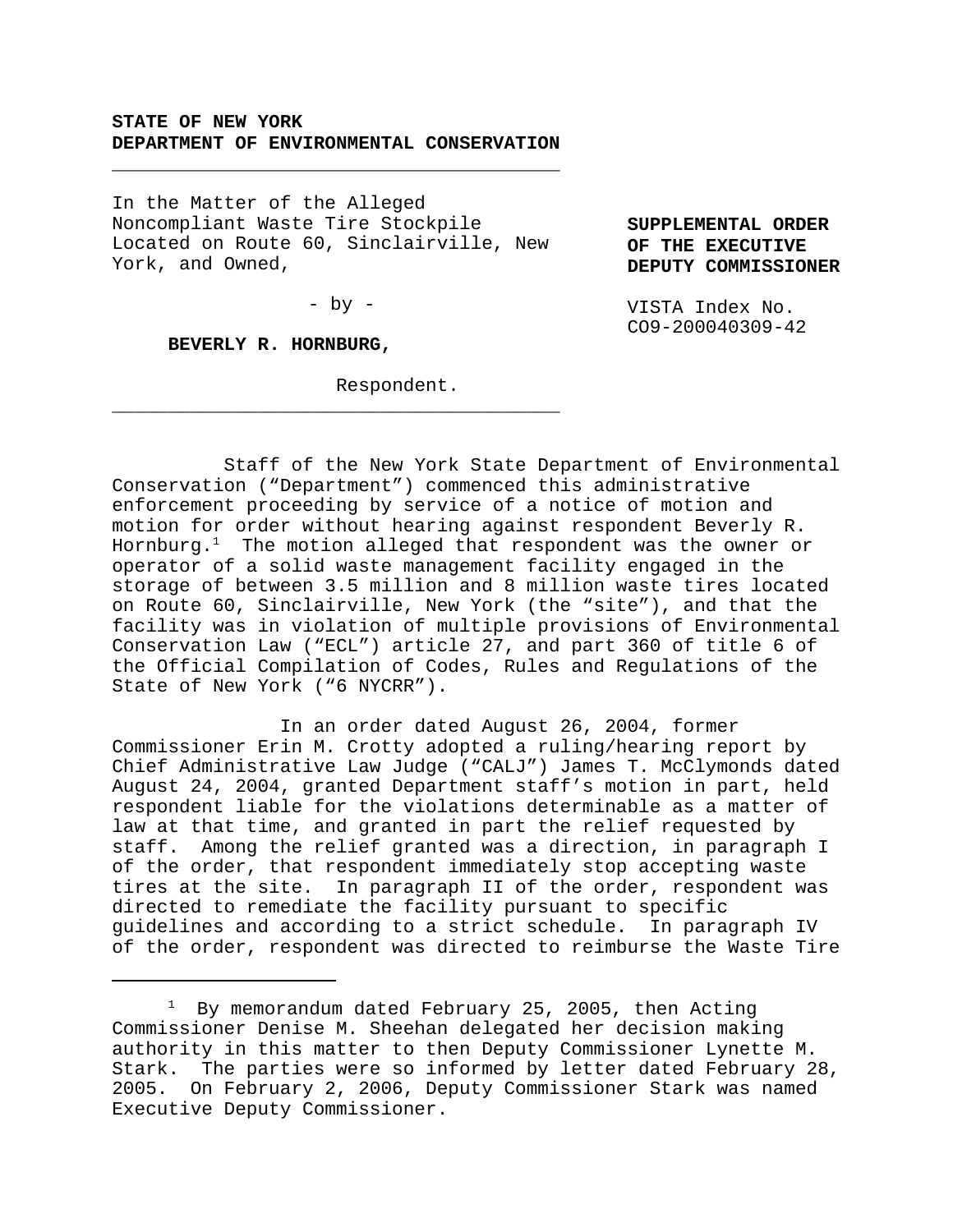Management and Recycling Fund, in accordance with ECL 27-1907(5), the full amount of any and all expenditures made from the Fund for remedial and fire safety activities at the site.

Both Commissioner Crotty and CALJ McClymonds reserved decision on the remainder of staff's motion pending oral argument on the remaining issues. After conducting oral argument, CALJ McClymonds prepared the attached hearing report dated April 17, 2006, addressing the remainder of Department staff's motion for order without hearing. I adopt the conclusions of law, together with the written discussion in support, set forth in the hearing report as my decision in this matter.

**NOW, THEREFORE,** having considered this matter, it is **ORDERED** that:

1. The remainder of Department staff's motion for order without hearing is granted in part, and otherwise denied.

2. In addition to the violations determined in Commissioner Crotty's August 26, 2004 order, respondent Beverly R. Hornburg is determined to have continuously violated the following regulatory provisions during the period from December 31, 1988 until May 27, 2004, the date of staff's motion:

> a. Respondent violated 6 NYCRR 360-13.3(a) and 6 NYCRR former 360-13.4(a) because she operated a waste tire storage facility without a Department-approved site plan, as required by 6 NYCRR 360-13.2(b) and 6 NYCRR former 360-13.1(c)(1)(ii).

b. Respondent violated 6 NYCRR 360-13.3(a) and 6 NYCRR former 360-13.4(a) because she operated a waste tire storage facility without a Department-approved monitoring and inspection plan, as required by 6 NYCRR 360-13.2(e) and 6 NYCRR former 360-13.3(b).

c. Respondent violated 6 NYCRR 360-13.3(a) and 6 NYCRR former 360-13.4(a) because she operated a waste tire storage facility without a Department-approved closure plan, as required by 6 NYCRR  $360-13.2(f)$  and 6 NYCRR former 360-13.3(c).

d. Respondent violated 6 NYCRR 360-13.3(a) and 6 NYCRR former 360-13.4(a) because she operated a waste tire storage facility without a Department-approved contingency plan, as required by 6 NYCRR 360-13.2(h)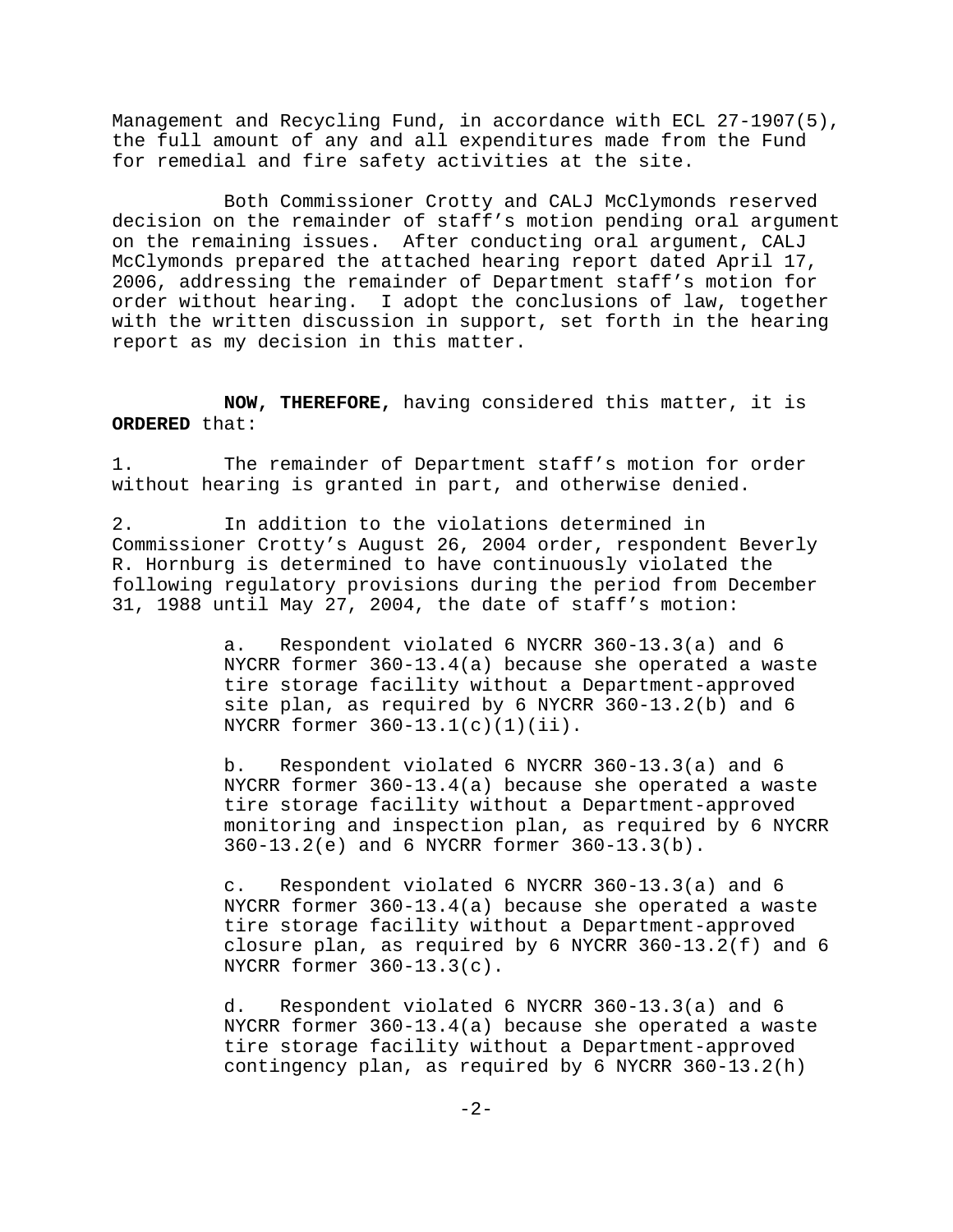and 6 NYCRR former 360-13.3(e).

e. Respondent violated 6 NYCRR 360-13.3(a) and 6 NYCRR former 360-13.4(a) because she operated a waste tire storage facility without a Department-approved storage plan, as required by 6 NYCRR 360-13.2(i) and 6 NYCRR former 360-13.3(f).

f. Respondent violated 6 NYCRR 360-13.3(a) and 6 NYCRR former 360-13.4(a) because she operated a waste tire storage facility without a Department-approved vector control plan, as required by 6 NYCRR 360-13.2(j) and 6 NYCRR former 360-13.3(g).

g. Respondent violated 6 NYCRR 360-13.2(i)(5) and 6 NYCRR former  $360-13.3(f)(5)$  by storing 1,000 or more waste tires at the site in excess of the quantity allowed.

3. It is further determined that from at least October 9, 1993, until May 27, 2004, the date of staff's motion, respondent Beverly R. Hornburg violated National Fire Protection Association Standards for Storage of Rubber Tires, NFPA 231D, 1989 edition ("NFPA 231D") Provision C-3.2.1(a) and, thus, 6 NYCRR 360- 13.2(h)(6), by failing to provide fire lanes or access roads at the site.

4. Respondent Beverly R. Hornburg is further determined to have continuously violated the following regulatory provisions during the period from May 1995, until May 27, 2004, the date of staff's motion:

> a. Respondent violated 6 NYCRR  $360-13.2(i)(3)$  by failing to maintain waste tire piles at 50 feet or less in width.

b. Respondent violated 6 NYCRR  $360-13.2(i)(3)$  by failing to maintain waste tire piles at 10,000 square feet or less of surface area.

c. Respondent violated 6 NYCRR 360-13.2(i)(4) by failing to maintain waste tire piles with no less than 50 feet of separation distance between piles and buildings and other structures.

d. Respondent violated 6 NYCRR 360-13.2(i)(4) by failing to maintain 50-foot separation areas so that they are free of obstructions and vegetation at all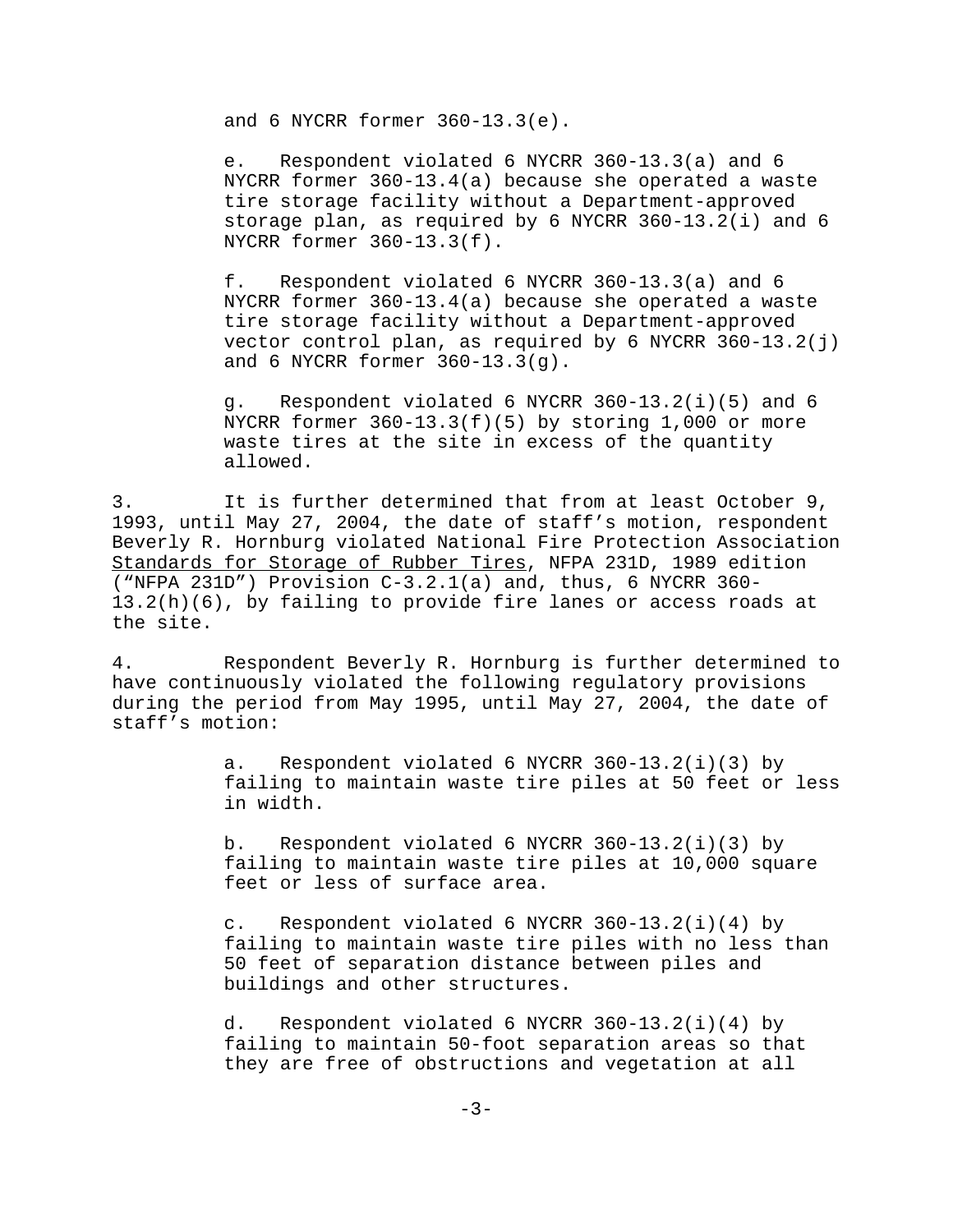times.

e. Respondent violated 6 NYCRR 360-13.2(i)(4) by failing to maintain 50-foot separation areas in such a manner that emergency vehicles have adequate access.

f. Respondent violated NFPA 231D Provision C-3.2.1(c) and, thus, 6 NYCRR  $360-13.2(h)(6)$ , which requires an effective fire prevention maintenance program including control of weeds, grass, and other combustible materials within the storage area, by storing waste tires at the site in piles in close proximity to natural cover and trees.

g. Respondent violated NFPA 231D Provision C-4.2.5 and, thus, 6 NYCRR  $360-13.2(h)(6)$ , by locating tire piles at the site within 50 feet of grass, weeds, and bushes.

5. It is further determined that from at least March 29, 2004 until May 27, 2004, the date of staff's motion, respondent Beverly R. Hornburg failed to obtain prior written approval from the Department before locating waste tires in excavations or below grade, in violation of 6 NYCRR 360-13.2(i)(7).

6. For the violations determined herein and in the August 26, 2004 order, and in addition to the duties and obligations imposed in paragraphs I through VII of the August 26, 2004 order, it is hereby ordered that:

VIII. Respondent Beverly R. Hornburg is assessed a civil penalty pursuant to ECL 71-2703. The penalty shall be the sum of \$500,000 plus, if respondent fails to comply with any requirement set forth in Paragraphs I or II of the Commissioner's August 26, 2004 order, the sum of two dollars (\$2) for each twenty (20) pounds of waste tires that the State of New York shall have to manage under ECL article 27, title 19. No later than 30 days after the date of service of this supplemental order upon respondent, respondent shall submit payment of \$500,000 in the form of a certified check, cashier's check or money order payable to the order of the "New York State Department of Environmental Conservation" and deliver such payment by certified mail, overnight delivery or hand delivery to the Department at the following address:

> New York State Department of Environmental Conservation 625 Broadway, 14th Floor Albany, New York 12233-5500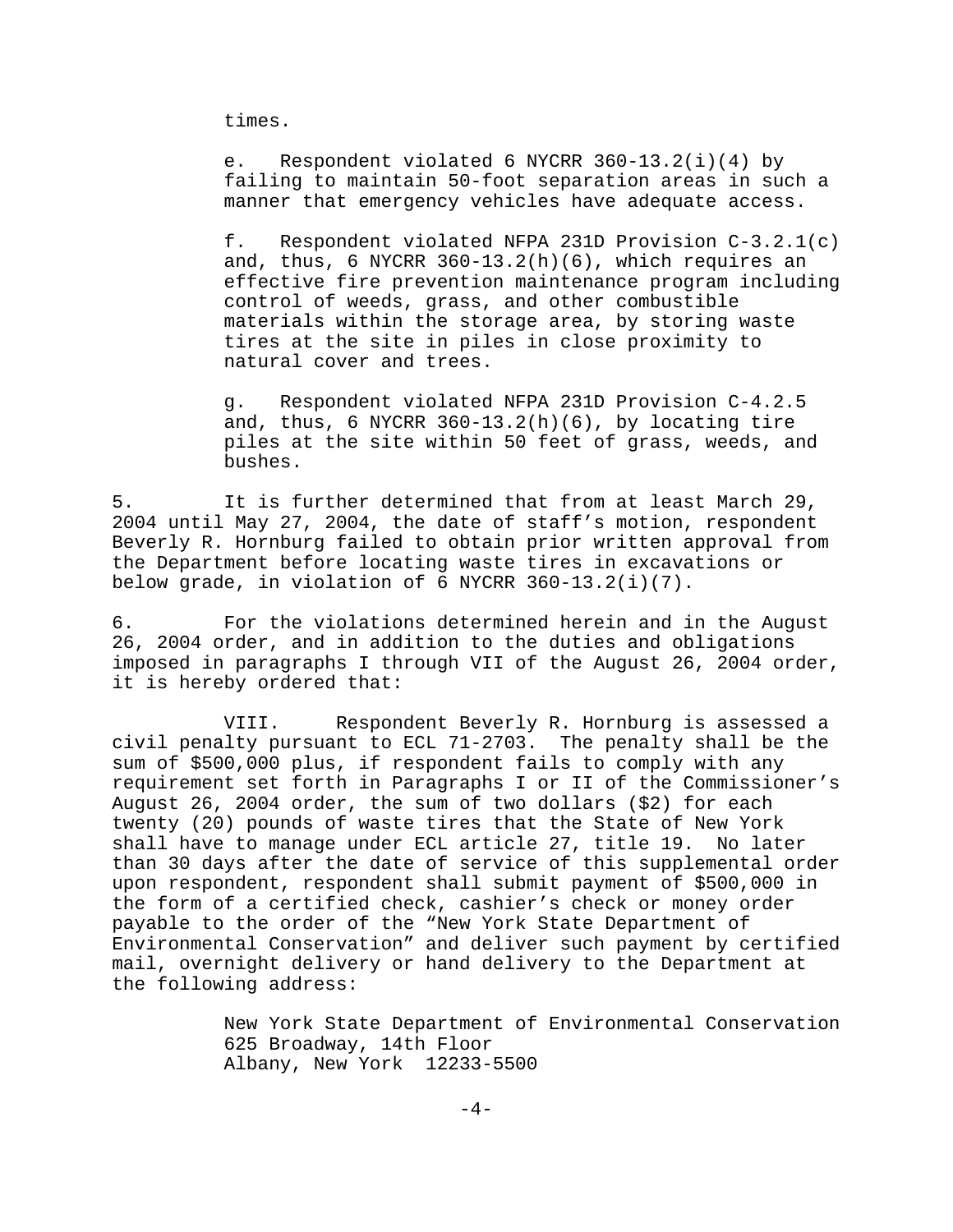ATTN: Charles E. Sullivan, Jr., Esq. RE: VISTA Index No. CO9-20040309-42

The remainder of the civil penalty, if any, shall be due and payable within 30 days after Department staff serves a demand for such upon respondent.

IX. Within 30 days after the date of service of this supplemental order upon respondent, respondent shall post with the Department financial security in the amount of \$5,250,000 to secure the strict and faithful performance of each of respondent's obligations under Paragraphs I and II of the August 26, 2004 order.

X. Paragraph IV of the August 26, 2004 order is modified to indicate that respondent is directed to reimburse the Waste Tire Management and Recycling Fund, in accordance with ECL 27-1907(5), the full amount of any and all expenditures made from the Fund for remedial and fire safety activities at the site, including any and all investigation, prosecution and oversight costs, to the maximum extent authorized by law. The remainder of the August 26, 2004 order, except Paragraph VI (in which Commissioner Crotty reserved decision on the remainder of Department staff's motion), is continued in full force and effect.

XI. All communications from respondent to Department Staff concerning this supplemental order shall be made to Charles E. Sullivan, Jr., Esq., at the following address:

> New York State Department of Environmental Conservation 625 Broadway, 14<sup>th</sup> Floor Albany, New York 12233-5500 ATTN: Charles E. Sullivan, Jr., Esq. *Re*: VISTA Index No. CO9-20040309-42

with copies of such communications being sent to the following:

New York State Department of Environmental Conservation 625 Broadway,  $9<sup>th</sup>$  floor Albany, New York 12233-7253 ATTN: David Vitale, P.E. *Re*: VISTA Index No. CO9-20040309-42

and

New York State Department of Environmental Conservation 270 Michigan Avenue Buffalo, New York 14203-2999 ATTN: Mark J. Hans, P.E.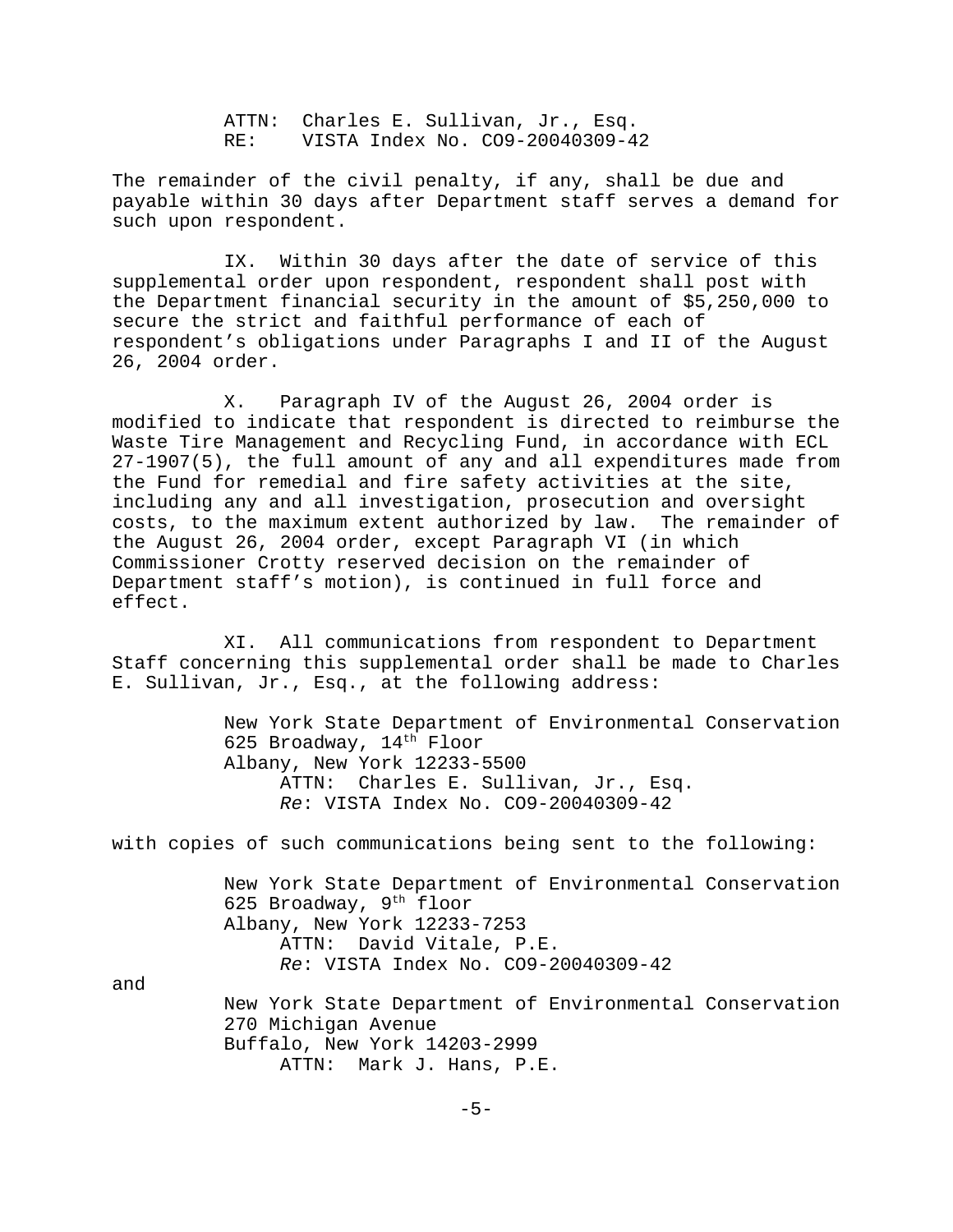*Re*: VISTA Index No. CO9-20040309-42

XII. The provisions, terms and conditions of this order shall bind respondent and her heirs and assigns, in any and all capacities.

> For the New York State Department of Environmental Conservation

> > /s/

 By: \_\_\_\_\_\_\_\_\_\_\_\_\_\_\_\_\_\_\_\_\_\_\_\_\_\_\_\_\_\_\_\_\_\_\_ Lynette M. Stark Executive Deputy Commissioner

Dated: May 5, 2006 Albany, New York

TO: Beverly R. Hornburg (Via Certified Mail) 2842 Gerry Ellington Road Gerry, New York 14740

> Charles E. Sullivan, Jr., Esq. (Via Regular Mail) New York State Department of Environmental Conservation 625 Broadway, 14th floor Albany, New York 12233-5500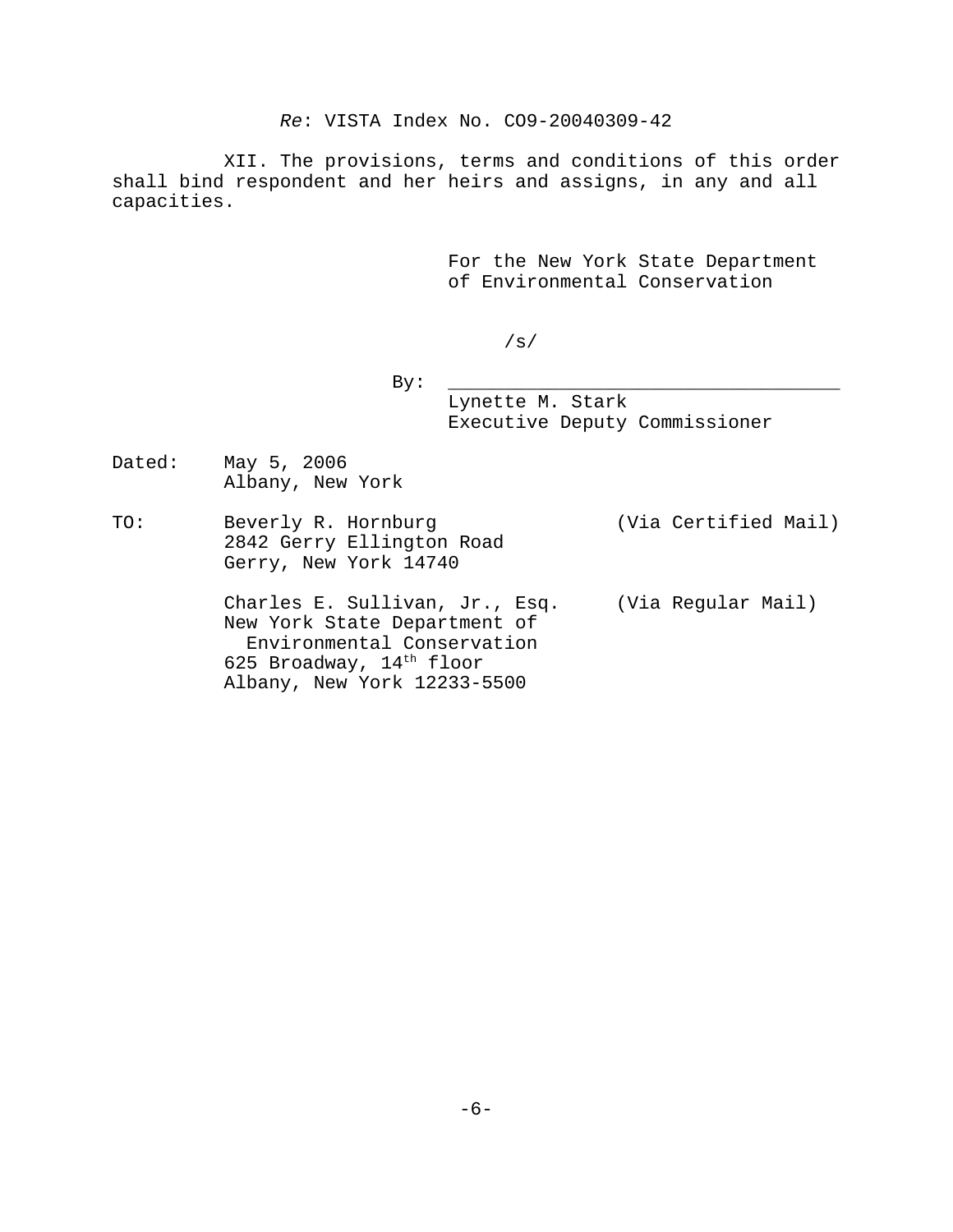# **STATE OF NEW YORK DEPARTMENT OF ENVIRONMENTAL CONSERVATION**

\_\_\_\_\_\_\_\_\_\_\_\_\_\_\_\_\_\_\_\_\_\_\_\_\_\_\_\_\_\_\_\_\_\_\_\_\_\_\_\_

In the Matter of the Alleged Noncompliant Waste Tire Stockpile Located on Route 60, Sinclairville, New York, and Owned,

**HEARING REPORT ON MOTION FOR ORDER WITHOUT HEARING**

VISTA Index No. CO9-200040309-42

 $-$  by  $-$ 

### **BEVERLY R. HORNBURG,**

\_\_\_\_\_\_\_\_\_\_\_\_\_\_\_\_\_\_\_\_\_\_\_\_\_\_\_\_\_\_\_\_\_\_\_\_\_\_\_\_

Respondent.

Appearances:

-- Charles E. Sullivan, Jr., Esq., for the New York State Department of Environmental Conservation.

-- No appearance for Beverly R. Hornburg, respondent.

Staff of the New York State Department of Environmental Conservation ("Department") commenced this administrative enforcement proceeding by service of a notice of motion and motion for an order without hearing on respondent Beverly R. Hornburg. The motion was served in lieu of notice of hearing and complaint pursuant to title 6 of the Official Compilation of Codes, Rules and Regulations of the State of New York ("6 NYCRR") § 622.12(a). No response from respondent was received, rendering her in default as of June 24, 2004.

As the assigned Administrative Law Judge ("ALJ") for the matter, I forwarded to the Commissioner a ruling/hearing report dated August 24, 2004 ("ALJ Ruling"), containing certain findings of fact and conclusions of law. I also recommended that the Commissioner grant Department staff's motion in part, hold respondent liable for the violations determinable as a matter of law at that time, and grant in part the relief requested by staff, including a direction to respondent to cease receiving and to begin removing the waste tires at the site. I reserved decision, however, on several issues of liability and various items of relief sought by staff, including the appropriate penalty to be imposed. Former Commissioner Erin M. Crotty issued an order dated August 26, 2004, adopting the August 24, 2004 ruling/hearing report, and granting the partial relief recommended.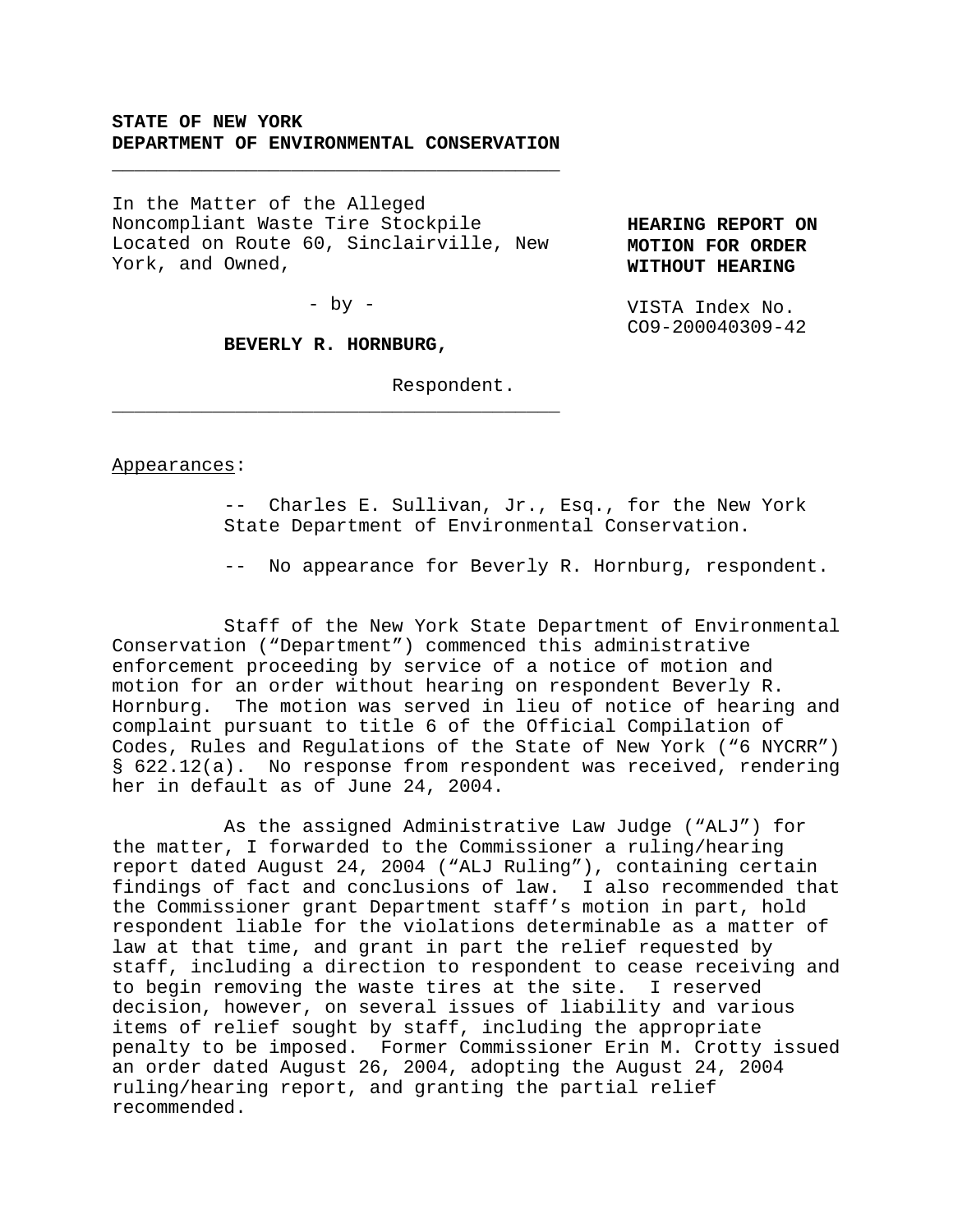This hearing report addresses the issues upon which I reserved decision in my August 24, 2004 ruling.

### PROCEEDINGS

A detailed background and procedural history of this proceeding prior to my August 24, 2004 ruling is contained in that ruling, and will not be repeated here. Proceedings since issuance of the Commissioner's August 26, 2004 order are as follows.

Department staff filed a letter dated December 23, 2004, presenting arguments on the matters upon which I reserved decision. In that letter, staff also requested leave to conform the pleadings to the proof with respect to Charges  $E(1)(i)$ through (vi), as those charges were identified in staff's motion (see Motion for Order Without Hearing ["Motion"], at 2-3; ALJ Ruling, at 2-3). Staff served its December 23, 2004 letter upon respondent by first class mail. Respondent did not file a response.

A hearing was convened on February 24, 2005 for purposes of conducting oral argument on the reserved issues. Charles E. Sullivan, Jr., Esq., Director, Division of Environmental Enforcement, appeared on behalf of Department staff. Although I gave respondent notice of the hearing by letter dated February 18, 2005, neither respondent nor her representative appeared. Pursuant to 6 NYCRR  $622.10(b)(1)(viii)$ , the oral argument was recorded and a transcript prepared.

Subsequent to the hearing, Department staff submitted additional comments in a letter dated February 25, 2005, addressing several matters that arose during oral argument. Staff served the February 25, 2005 letter upon respondent by first class mail. No response from respondent has been received.

#### FINDINGS OF FACT

The findings of fact relevant to this hearing report are contained in my August 24, 2004 ruling and will not be repeated here.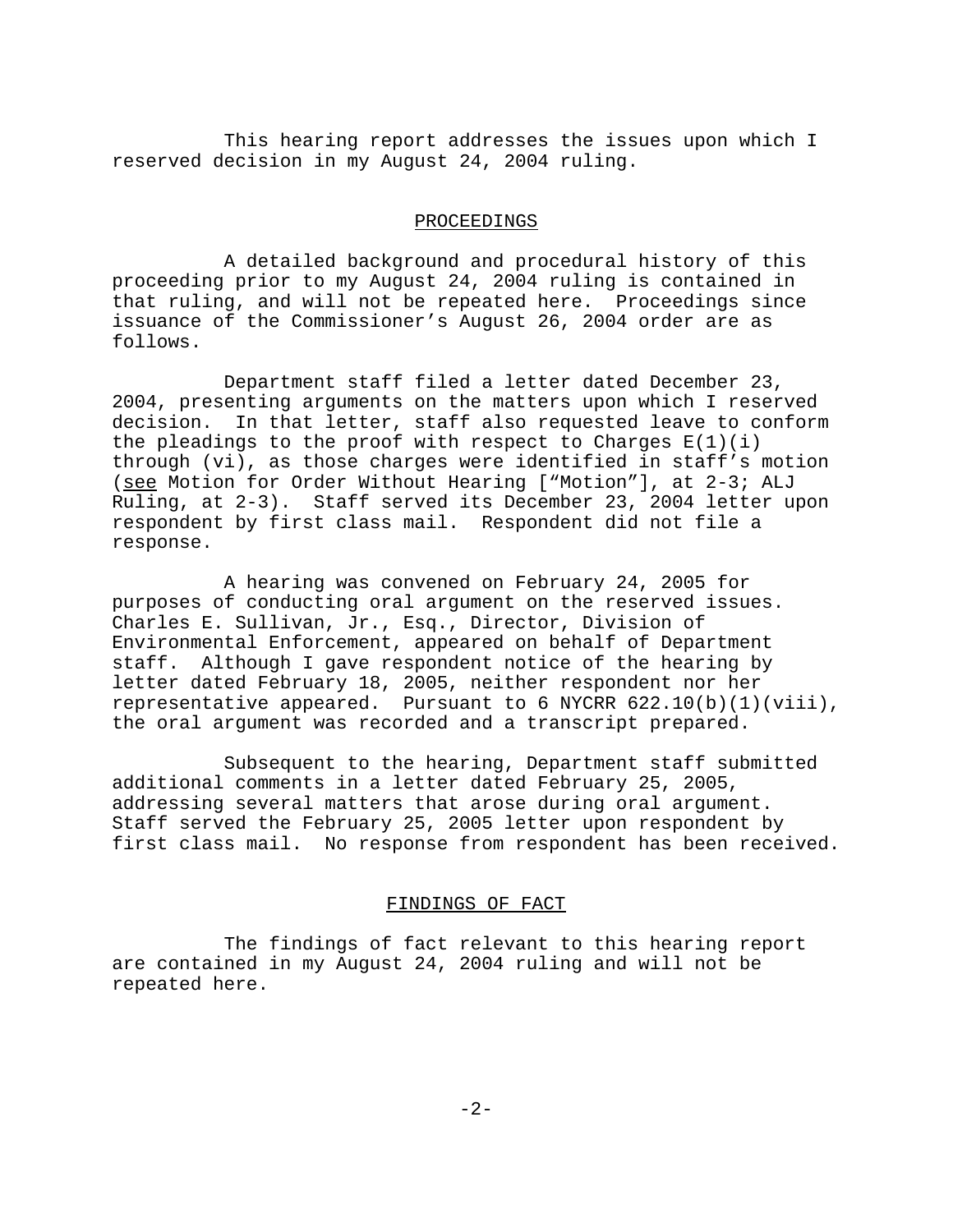#### DISCUSSION

# Liability for Violations Charged

# 1. Failure to Operate Pursuant to Approved Plans

In its motion for order without hearing, which serves as the complaint in this matter, Department staff charged respondent with violations of 6 NYCRR 360-13.2(b),  $(e)$ ,  $(f)$ ,  $(h)$ , (i), and (j) for failing to submit to the Department a site plan, monitoring and inspection plan, closure plan, contingency plan, storage plan, and vector control plan, respectively, since at least December 31, 1988 (see Charges E.1[i]-[vi], Motion, at 2-3). In addition, in Charge C (see id. at 2), staff charged respondent with violating section 360-13.2(h) in October 9, 1993, by failing to submit a contingency plan.

In my August 24, 2004 ruling, I reserved decision on whether respondent's failure to submit the plans referred to by staff constituted violations separate and distinct from respondent's failure to apply for, or obtain, a Departmental waste tire storage facility permit (see ALJ Ruling, at 21). The rationale was that because section 360-13.2 expressly requires submission of the plans as part of a permit application, the failure to submit plans did not appear to constitute the violation of operating standards ( $\frac{1}{2}$  and  $\frac{1}{2}$  Ruling, at 20-21).

In its motion to amend the pleadings to conform to the proof, staff moved to modify the theory by which it sought to hold respondent liable for failing to submit the above referenced plans. Staff contended that it should have charged respondent with violations of 6 NYCRR 360-13.3(a) and, then, as specific instances of such violations, referred to each plan identified in 6 NYCRR 360-13.2 that was neither provided nor approved.<sup>2</sup> Staff argued that respondent would not be prejudiced if the pleadings were amended to reflect the corrected theory of liability and, thus, sought authorization to so amend the pleadings.

During oral argument on February 24, 2005, I granted staff's motion (see Transcript, at 14). In so ruling, I relied upon the standards governing motions to amend pleadings to conform to the evidence under CPLR 3025(c), which authorizes amending pleadings to conform theories of liability as well as

<sup>&</sup>lt;sup>2</sup> See also 6 NYCRR former  $360-13.4(a)$ . Former  $360-13.4(a)$ was the version of section 360-13.3(a) in effect until October 9, 1993.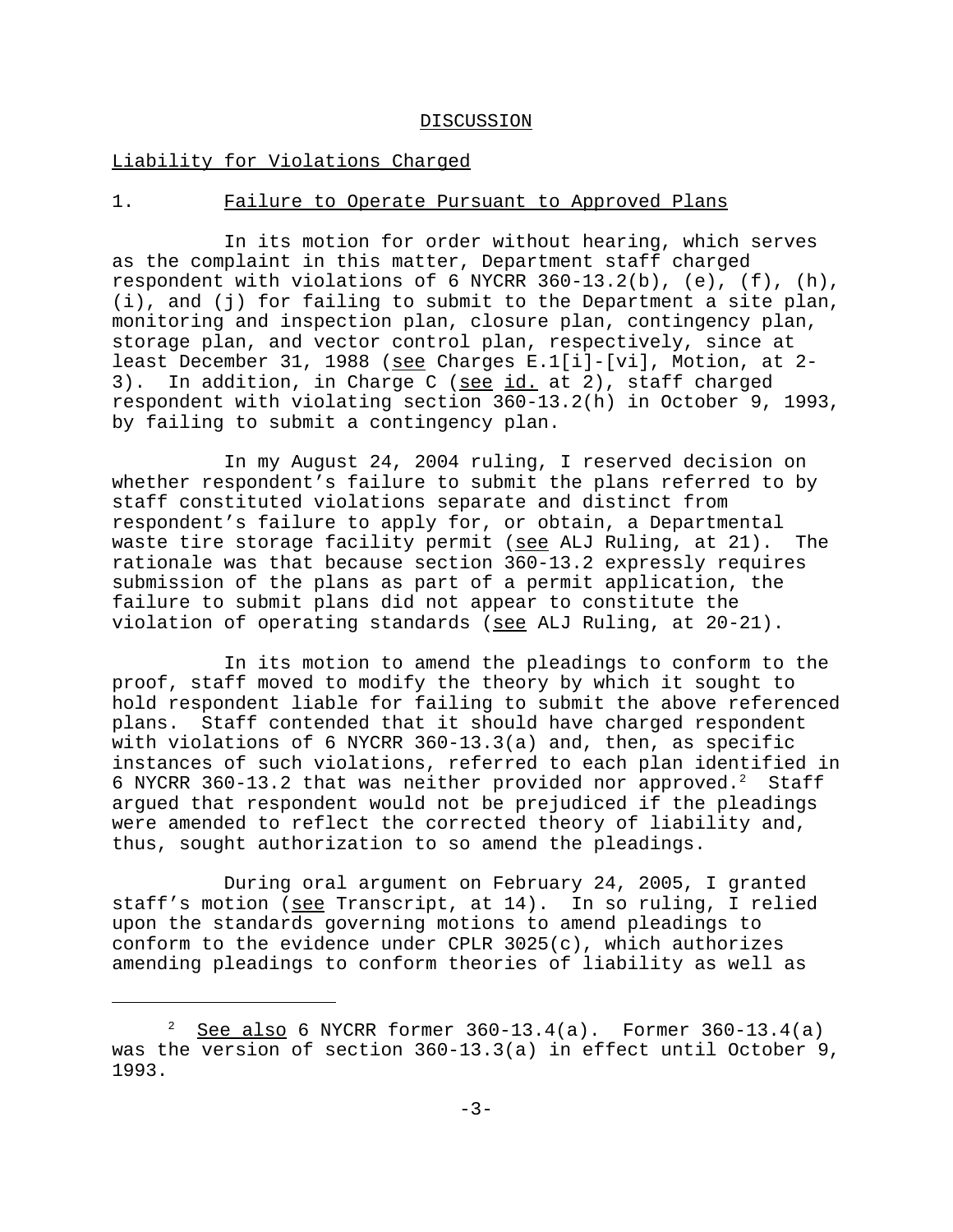factual allegations to the evidence (see Tr., at 12; see also Dauernheim v Lendlease Cars, Inc., 238 AD2d 462, 463 [2d Dept 1997]; Matter of Cerio v New York City Tr. Auth., 228 AD2d 676 [2d Dept 1996]). I concluded that because the original complaint provided respondent with adequate notice of the factual basis for and the actual nature of the charge, and because respondent had due notice of the motion to amend the pleadings, no prejudice would inure to respondent if staff's motion was granted (see Tr., at 14; see also Matter of Wilder, ALJ Hearing Report, Aug. 17, 2005, at 3-4, adopted by Acting Commissioner's Supplemental Order, Sept. 27, 2005). Accordingly, staff's charges as amended are considered herein.

Section 360-13.3(a) provides that "all waste tire storage facilities subject to the permitting requirements of [Part 360] must comply with the following operational requirements: \* \* \* All activities at the facility must be performed in accordance with plans required by this Part and approved by the department." Section 360-13.2 requires a site plan, monitoring and inspection plan, closure plan, contingency plan, storage plan, and vector control plan for waste tire storage facilities used to store 1,000 or more waste tires at a time (see 6 NYCRR 360-13.2[b], [e], [f], [h], [i], [j]; see also 6 NYCRR former 360-13.3 [effective until Oct. 8, 1993]; id. former 360-13.1[c][1][ii] [requiring a site plan for existing facilities]). The evidence submitted by staff on its motion shows that since at least December 31, 1988, respondent owned and operated a waste tire storage facility used to store more than 1,000 tires at a time without any approved plans. Thus, the violations of section 360-13.3(a) and former section 360-13.4(a) alleged in Charges E.1(i) through (vi) are established.

With respect to Charge C, staff conceded at oral argument that it is the same charge as Charge  $E.L(iv)$ , but with a later start date alleged (see Tr., at 77). Thus, a separate penalty is not authorized for Charge C (see Matter of Wilder, ALJ Hearing Report, at 14).

# 2. Violations of Dimensional and Quantity Standards

In my prior ruling, I reserved decision on the issue whether operation of a waste tire storage facility in violation of the dimensional and quantity standards provided for in section 360-13.2(i) constituted violations separate and distinct from respondent's failure to apply for and obtain a waste tire storage facility permit (see ALJ Ruling, at 20-21). Because the dimensional and quantity standards appear in a section governing permit application requirements, I questioned whether those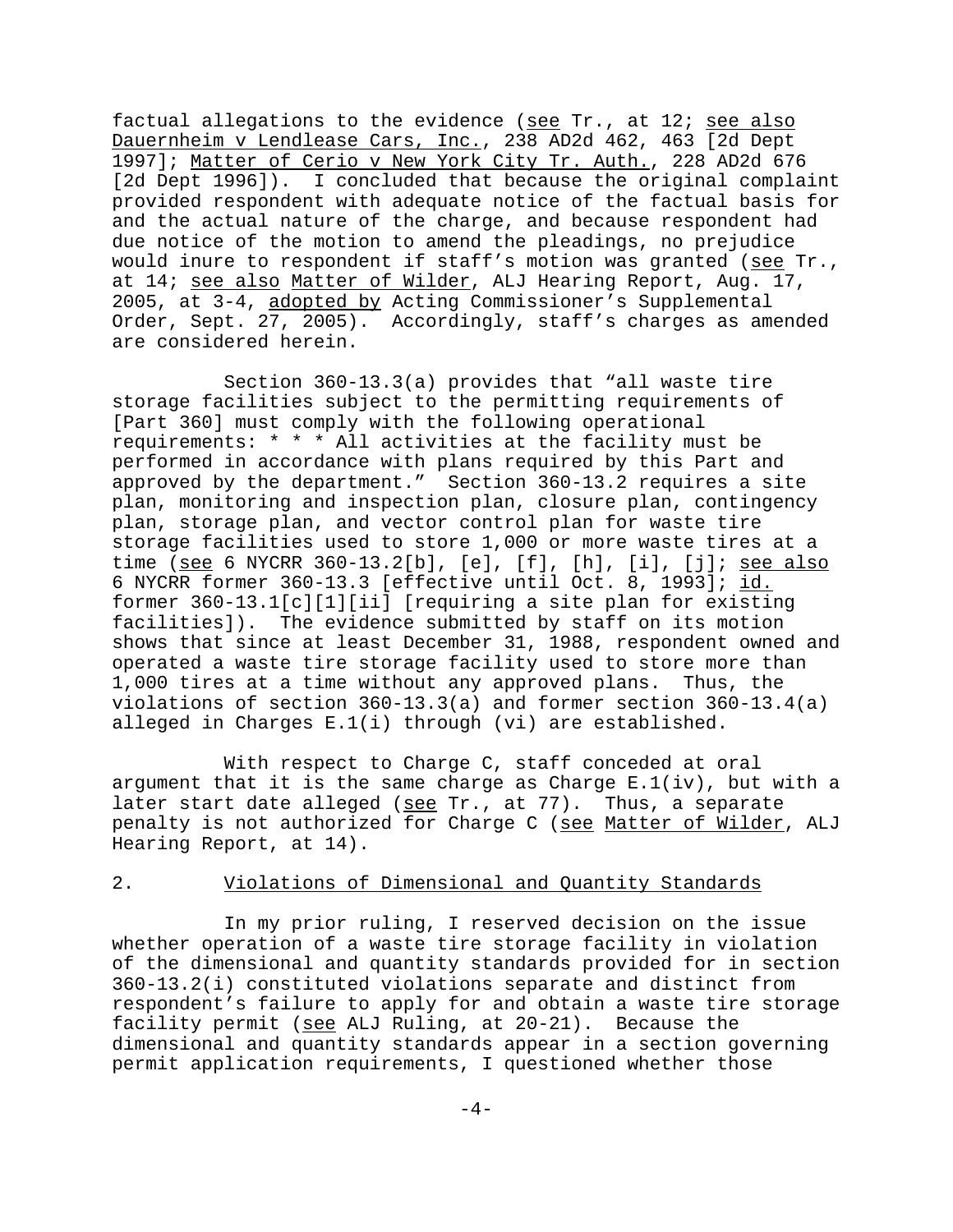standards constituted operational requirements that could be violated absent their incorporation into a storage plan that, in turn, is incorporated into a permit (compare Matter of Williamson [Mohawk Tire Storage Facility, Inc.], Decision and Order of the Commissioner, Oct. 18, 1999, adopting ALJ Report, at 8-9 [finding that many of the tire piles in a permitted facility violated the dimensional standards prescribed in section 360-13.2(i)]).

In Matter of Wilder, it was determined that to the extent the standards contained in section 360-13.2(i) are objective and self-executing standards that are drafted in mandatory terms, they impose operating standards applicable to waste tire facilities even in the absence of an approved permit (see Supplemental Order, adopting ALJ Hearing Report, at 5-6). Accordingly, the standards enunciated in section  $360-13.2(i)(3)$ , (4), and (5), which govern the height, width and area dimensions of the tire piles, the width and condition of access roads between the tire piles, and the quantity of tires that are authorized to be stored at a facility, are operational requirements applicable to respondent's facility.<sup>3</sup>

With respect to the violations of the section 360- 13.2(i) operating standards alleged in the motion, the evidence submitted establishes that since December 31, 1988, respondent stored 1,000 or more waste tires at his facility without Departmental authorization to do so. Accordingly, respondent  $violated 6 NYCRR 360-13.2(i)(5) and 6 NYCRR former 360-13.3(f)(5)$ by failing to maintain the number of tires at or below the quantity allowed for his facility, namely, less than 1,000 waste tires (see Charge E.5, Motion, at 3; Finding of Fact No. 8, ALJ Ruling, at 8).

The evidence also establishes that at least since May 1995, the date of Mark J. Hans's first inspection of the facility, respondent violated section 360-13.2(i)(3) by failing to maintain waste tire piles at 50 feet or less in width (see Charge E.6. Motion, at 3; Finding of Fact No. 6, ALJ Ruling, at 8). Since at least May 1995, respondent also violated section 360-13.2(i)(3) by failing to maintain waste tire piles at 10,000 square feet or less of surface area (see Charge E.7, Motion, at 3; Findings of Fact Nos. 6, ALJ Ruling, at 8).

<sup>&</sup>lt;sup>3</sup> The same conclusion is drawn with respect to the similar provisions of 6 NYCRR former 360-13.3(f). Former section 360- 13.3(f) was the version of section 360-13.2(i) in effect until October 9, 1993.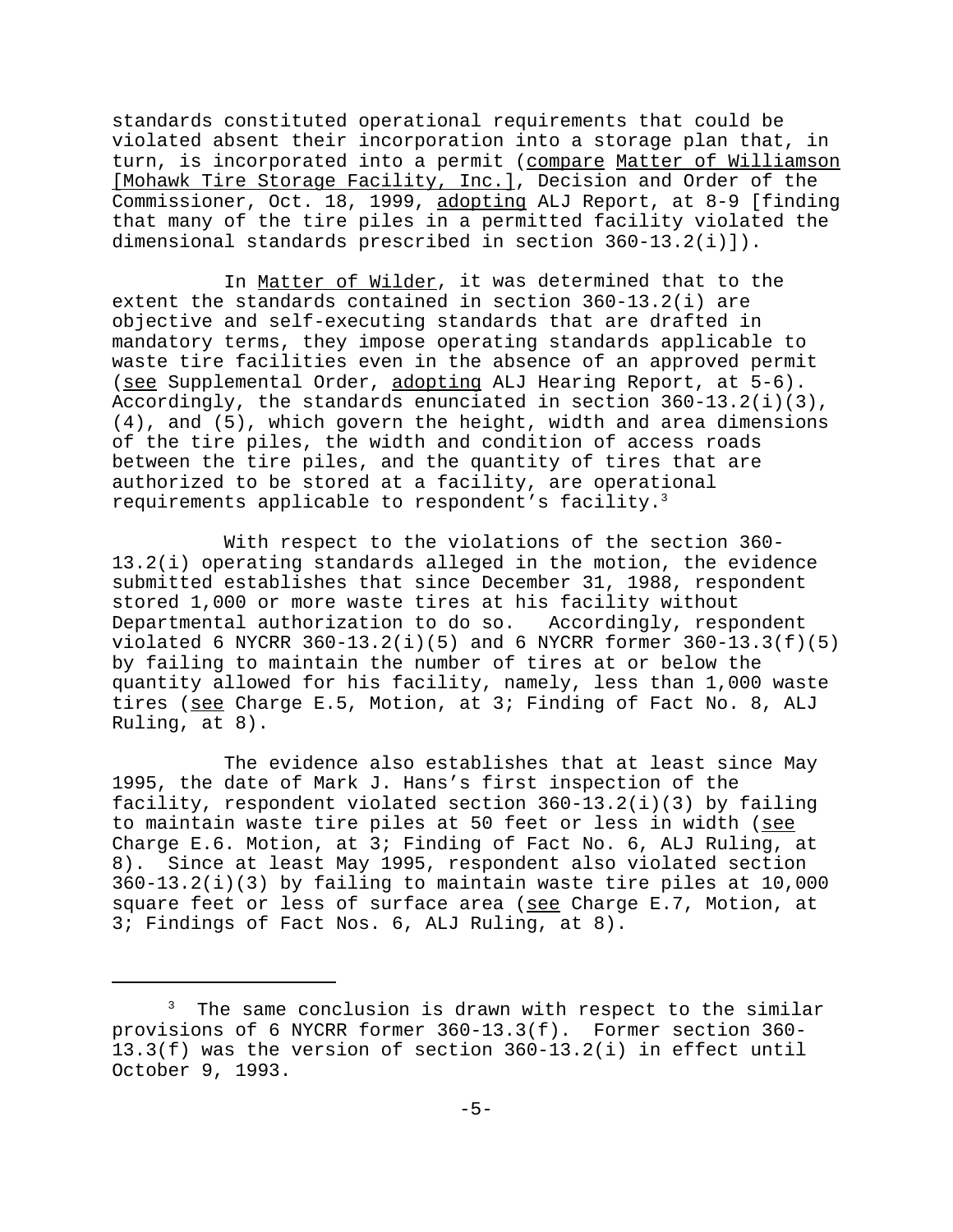The evidence also establishes that since May 1995, respondent failed to maintain waste tire piles with no less than 50 feet of separation distance between piles and buildings and other structures, failed to maintain 50-foot separation areas so that they are free of obstructions and vegetation at all times, and failed to maintain 50-foot separation areas in such a manner that emergency vehicles will have adequate access, all in violation of the requirements of section  $360-13.2(i)(4)$  (see Charges E.2-4, Motion, at 3; Findings of Fact No. 6, ALJ Ruling, at 8).

# 3. Placement of Tires in Excavations

Department staff allege that respondent has failed to obtain prior written Department approval to locate waste tires in excavations or below grade, in violation of 6 NYCRR 360- 13.2(i)(7). Section 13.2(i)(7) is an operational requirement applicable to waste tire facilities (see Matter of Hoke, ALJ's Hearing Report, at 13, adopted by Commissioner's Order, Jan. 17, 2006). The evidence submitted with the motion establishes that since at least March 29, 2004, the date of Mr. Hans's last inspection of the site, many waste tires at the facility are partially or completely buried. The evidence also reveals that respondent failed to obtain prior written approval to locate the waste tires below grade. Thus, Charge E.8 is established from March 29, 2004 to the present.

# 4. Violation of National Fire Protection Association Standards

For reasons similar to those concerning the alleged violations of dimensional and quantity standards under section 360-13.2(i), in my prior ruling, I reserved decision on the issue whether National Fire Protection Association ("NFPA") standards governing waste tire storage are operating standards applicable to a waste tire storage facility in the absence of an approved contingency plan submitted pursuant to section 360-13.2(h). The express terms of section 360-13.2(h) require submission of a contingency plan as part of an application for a waste tire storage facility permit. Section 360-13.2(h) further provides that "the contingency plan must include but not be limited to: . . . (6) The facility must comply with all applicable National Fire Protection Association standards, including Standards for Storage of Rubber Tires, NFPA 231D, 1989 edition" ("NFPA 231D").4

<sup>4</sup> Section  $360-13.2(h)(6)$  was added to subpart  $360-13$ effective October 9, 1993.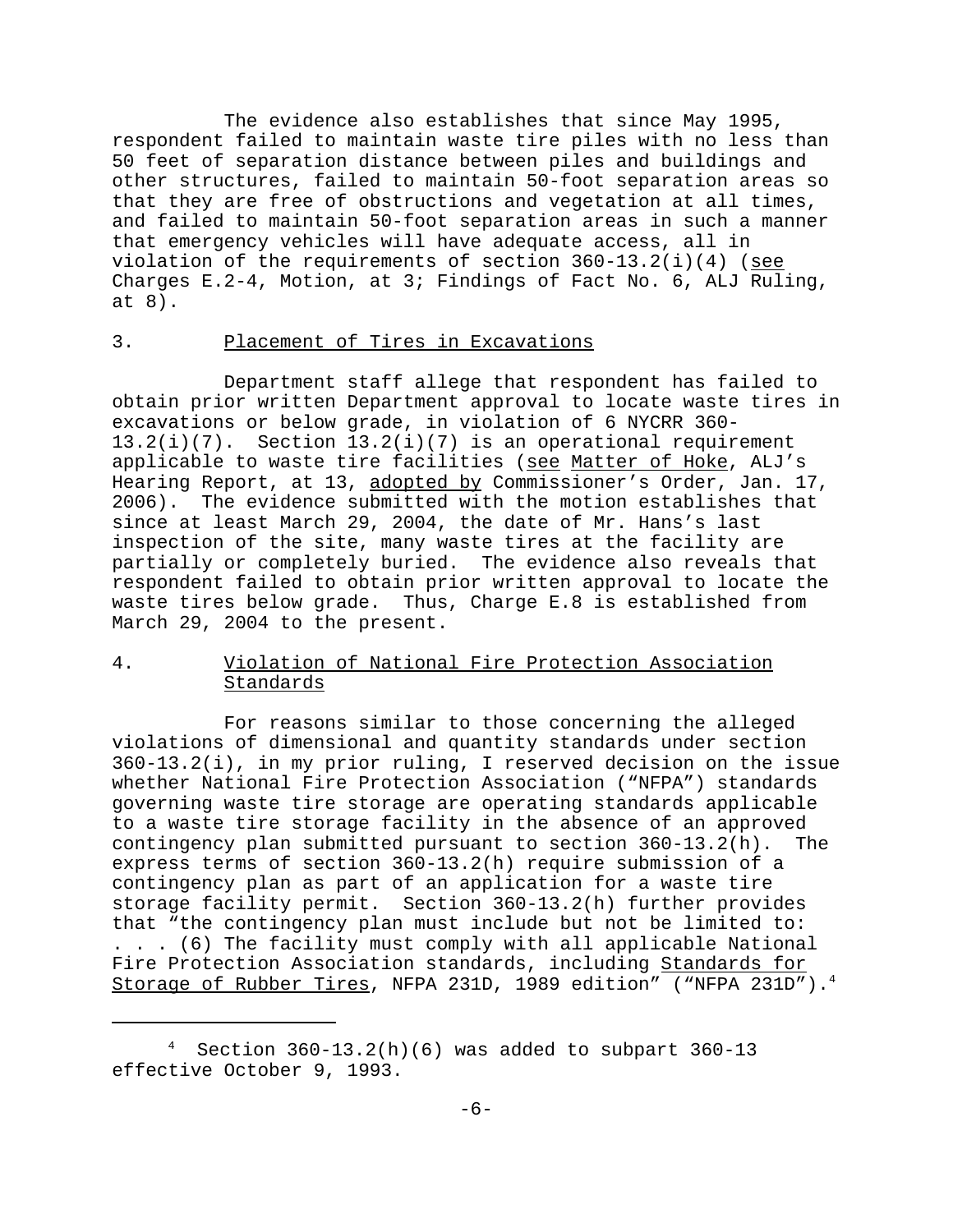For the reasons stated above with respect to the dimensional standards, to the extent NFPA 231D establishes mandatory, objective and self-executing standards for the storage of waste tires, those standards are operational requirements governing a waste tire storage facility, even in the absence of an approved contingency plan or Departmental permit (see Matter of Wilder, ALJ Hearing Report, at 7-8). Moreover, the NFPA 231D standards relied upon by staff -- Provisions C-3.2.1(a), C- $3.2.1(c)$  and  $C-4.2.5$  -- are such mandatory, objective, and selfexecuting standards (see id.).

The evidence establishes that respondent violated the NFPA 231D provisions charged by staff. Provision C-3.2.1(a) requires fire lanes to separate piles and provide access for effective firefighting operations. In Charge D.1, staff alleged that since October 9, 1993, respondent violated Provision C-3.2.1(a) and, thus, section 360-13.2(h)(6), by failing to provide access lanes at and about the site. The evidence submitted on the motion establishes that the facility has lacked fire lanes or access roads at least since Supreme Court's May 9, 1986 order. Thus, Charge D.1 is established from October 9, 1993, to the present (see Findings of Fact No. 6, ALJ Ruling, at 8).

Provision C-3.2.1(c) requires an effective fire prevention maintenance program including control of weeds, grass and other combustible materials within the storage area. In Charge D.2, staff alleges that respondent violated Provision C- $3.2.1(c)$  and, thus, section  $360-13.2(h)(6)$ , by storing waste tires at the site in piles in close proximity to natural cover and trees. Charge D.2 is also established by the evidence from May 1995 to the present (see Findings of Fact No. 6, ALJ Ruling, at 8). Provision C-4.2.5 requires that the distance between storage and grass, weeds and brush should be 50 feet or more. Charge D.3 alleges that respondent violated Provision C-4.2.5 and, thus, section 360-13.2(h)(6), by locating tires piles at the site within 50 feet of grass, weeds, and bushes. That charge is also established (see Finding of Fact No. 6, ALJ Ruling, at 8).

Although staff established the NFPA standards violations charged, these violations are multiplicitous with other violations established in this matter (see Matter of Wilder, ALJ Hearing Report, at 9-11, 13-14). Charge D.1 (violation of NFPA 231D, Provision C-3.2.1[a]) is multiplicitous with Charge E.4 (violation of 6 NYCRR 360-13.2[i][4]) established above, and Charge F.1 (violation of 6 NYCRR  $360-13.3[c][1])$ established in my prior ruling (see Conclusion of Law No. 9, ALJ Ruling, at 25). Charge D.2 (violation of NFPA 231D, Provision C-3.2.1[c]) is multiplicitous with Charge F.5 (violation of 6 NYCRR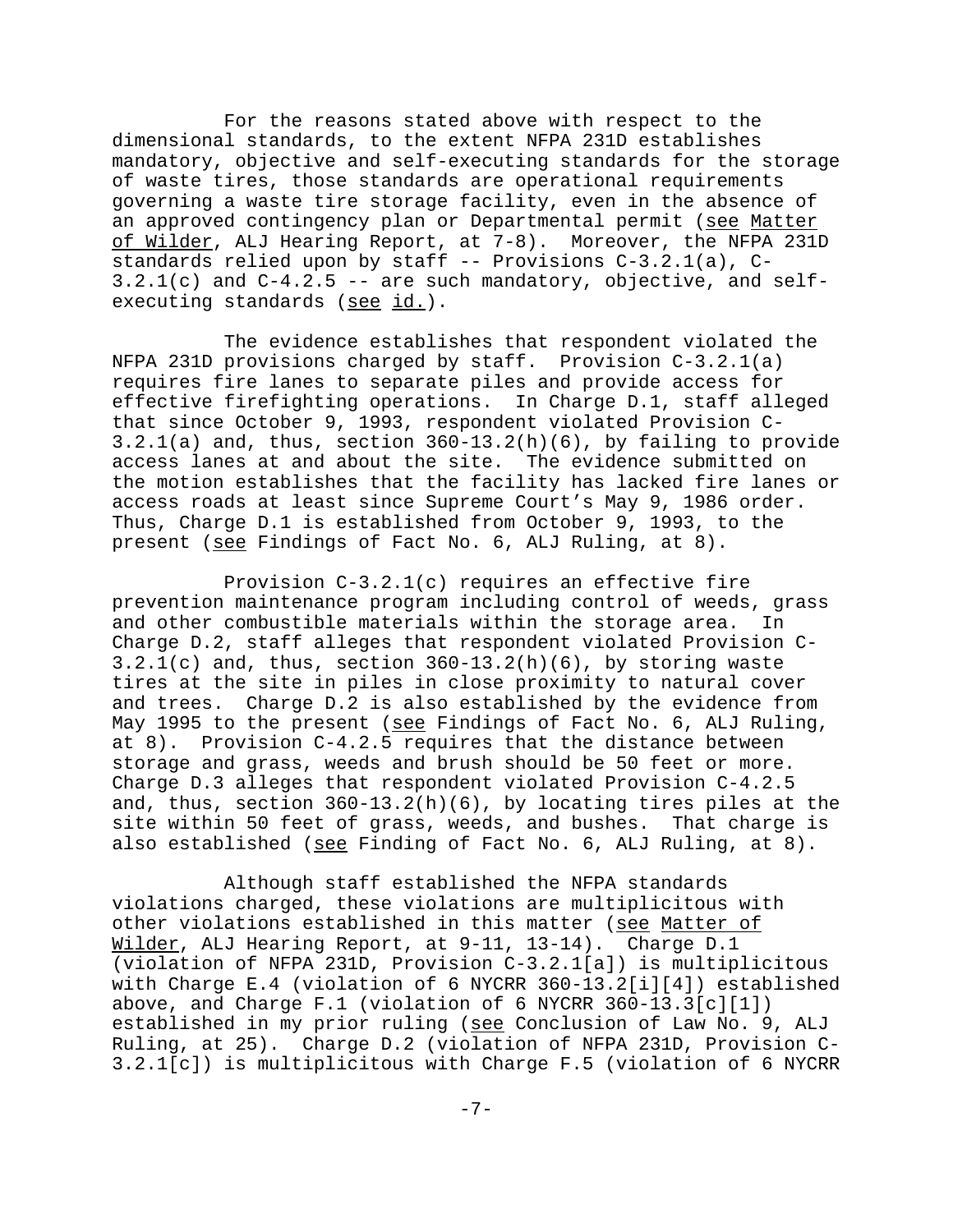360-13.3[c][6]) established in my prior ruling (see Conclusion of Law No. 13, ALJ Ruling, at 25). Charge D.3 (violation of NFPA 231D, Provision C-4.2.5) is multiplicitous with Charge E.3 (violation of 6 NYCRR  $360-13.2[i][4]$ ). Thus, Charges D.1, D.2 and D.3 are not separate offenses that support separate penalties. In fact, at oral argument, staff indicated that these charges might be multiplicitous for penalty-calculation purposes (see Tr., at 44-59, 78-82).

# Penalty Assessment

In paragraph VI of its prayer for relief, Department staff seeks the lesser of the maximum penalty authorized by law or the sum of \$500,000 plus \$2 for each waste tire the State of New York has to manage under the Waste Tire Management and Recycling Act of 2003 (see ECL art 27, title 19). During oral argument, staff modified the alternative penalty-assessment formula from \$2 per tire to \$2 per each 20 pounds of tires (20 pounds is approximately the weight of one tire) (see Tr., at 146). This penalty would be in addition to the costs of remediation respondent would be liable for pursuant to ECL 27- 1907.

In Matter of Wilder, the then-Acting Commissioner adopted the alternative penalty-assessment formula recommended by Department staff (see Supplemental Order, adopting ALJ's Hearing Report, at 15-16). The rationale for the penalty-assessment formula is that it (1) provides for a minimum penalty, irrespective of respondent's compliance with the Commissioner's order, to punish respondent for the violations of the State's laws and regulations and to deter future violations, and (2) provides respondent with an incentive to comply with the remedial obligations imposed in the Commissioner's prior order. In addition, the "\$2 per 20-pounds of tires managed" provision incorporates proportionality into the penalty calculation.

In this case, I recommend that alternative penalty assessment sought by Department staff be imposed. By latest estimate, respondent's site contains between 3,500,000 and 8,000,000 waste tires (see Finding of Fact No. 8, ALJ Ruling, at 8). Assuming respondent fails to comply with her remediation obligations, the approximate maximum penalty assessed under this method would be between \$7,500,000 (3,500,000 tires at \$2 per 20 pounds of tire [one tire being about 20 pounds] plus the \$500,000 minimum penalty) and \$16,500,000 (8,000,000 tires at \$2 per 20 pounds of tire [one tire being about 20 pounds] plus the \$500,000 minimum penalty). Thus, the alternative penalty would be below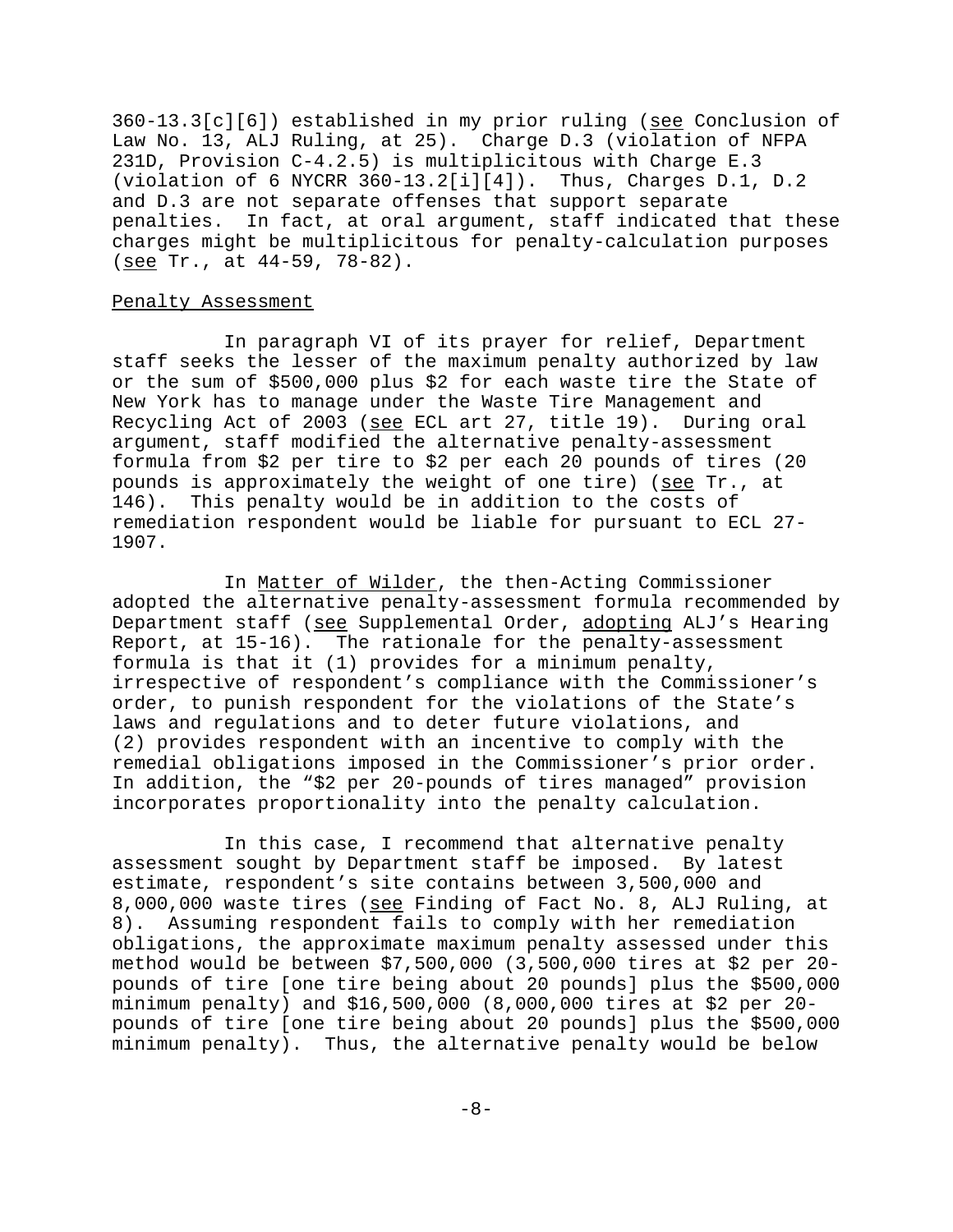the maximum authorized by ECL 71-2703, as amended.<sup>5</sup>

The \$500,000 minimum penalty is warranted in this case due to respondent's gross lack of cooperation with the Department and her significant history of non-compliance (see Commissioner's Civil Penalty Policy, DEE-1, June 20, 1990, at IV.E[2], [3]). The record establishes that since 1981, respondent has ignored the Department's repeated directions to bring the site into compliance with the law and breached her agreement with the Department to remediate the site (see Finding of Fact No. 10, Ruling, at 9). In addition, in 1986, Chautauqua County Supreme Court enjoined respondent from receiving additional tires and ordered her to apply for a permit from the Department and undertake mosquito control measures (see Findings of Fact Nos. 9 and 10, ALJ Ruling, at 8-9). The court subsequently determined that respondent failed to comply with its order (see id.).

# Other Relief Requested

In my August 24, 2004 ruling, I reserved decision on the relief sought in article III of staff's motion -- the requirement that respondent post with the Department financial security in the amount of \$5,250,000 to secure strict and faithful performance of each of respondent's remedial obligations imposed in paragraphs I and II of the Commissioner's August 26, 2004 order (see ALJ Ruling, at 23). I also reserved decision on whether staff was entitled to the entire relief sought in article VII of its request for relief -- the requirement that respondent reimburse the Waste Tire Management and Recycling Fund for all costs expended from the Fund for the remediation of the site, including all investigation, prosecution, and oversight costs incurred by staff. In Matter of Wilder, I concluded, and the

<sup>5</sup> ECL 71-2703 provides that "[a]ny person who violates any of the provisions of, or who fails to perform any duty imposed by [ECL article 27, title 7] or any rule or regulation promulgated pursuant thereto . . . shall be liable for a civil penalty" (ECL 71-2703[1][a]). The original civil penalty authorized when ECL 71-2703 was enacted was \$2,500 "for each such violation" and an additional \$1,000 "for each day during which such violation continues" (L 1980, ch 550, § 1, effective Sept. 1, 1980). Effective January 1, 1996, the penalty was increased to \$5,000 per violation and an additional \$1,000 for each day during which the violation continued (see L 1995, ch 508, § 1). Effective May 15, 2003, the penalty was further increased to \$7,500 per violation and an additional \$1,500 for each day during which the violation continued (see L 2003, ch 62, pt C, § 25).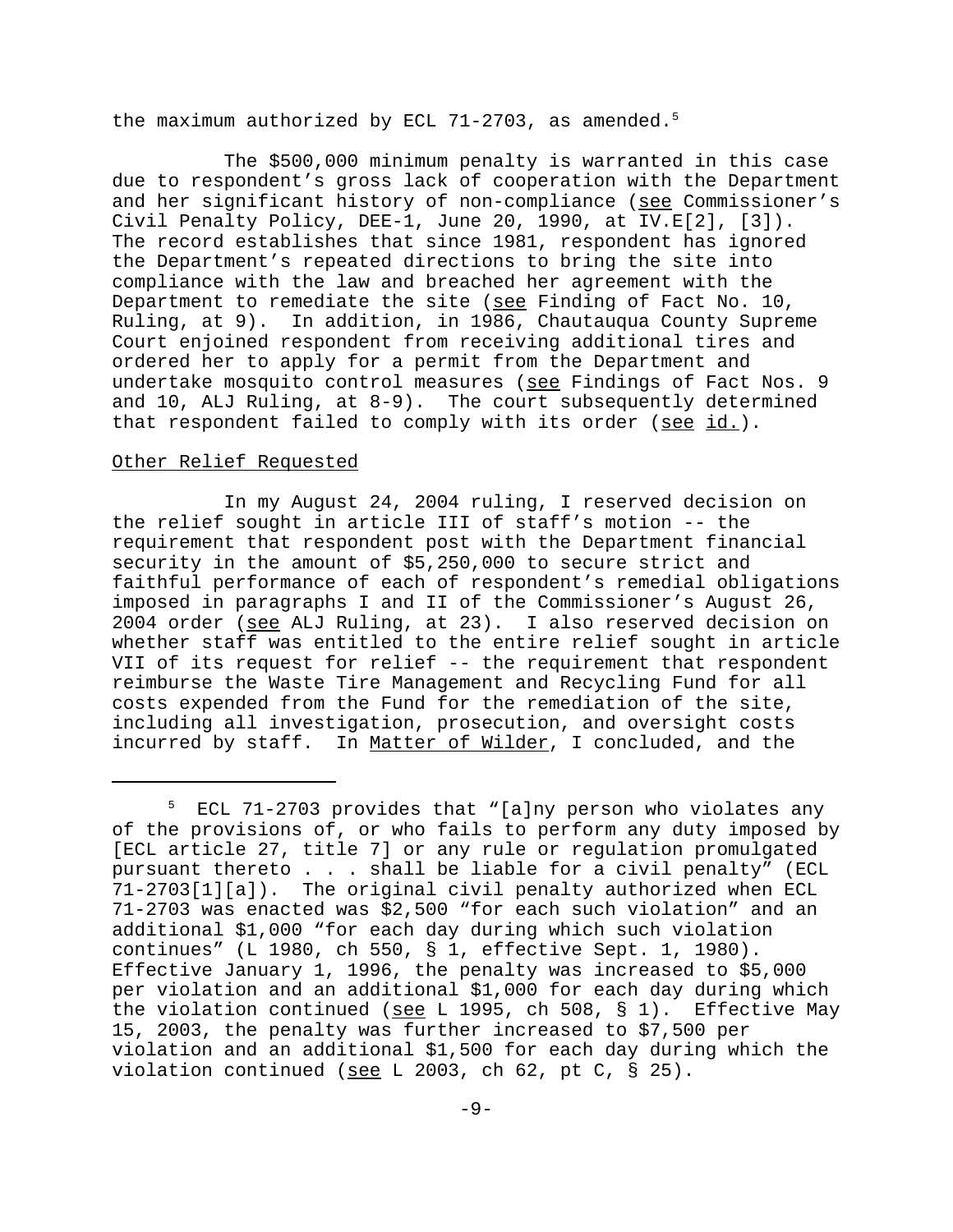Acting Commissioner concurred, that these items of relief were authorized (see ALJ Hearing Report, at  $16-19$ ). For the reasons stated in Wilder, I recommend that the relief reserved upon be awarded in this matter.

Finally, in article V of its request for relief, Department staff also sought reimbursement of costs (see Motion, at 8). At oral argument, staff withdrew that request for relief (see Sullivan Letter [12-23-04], at 3-4; Tr., at 112-113). Accordingly, it need not be considered.

### CONCLUSIONS OF LAW

In addition to conclusions of law numbers 1-17 included in my prior ruling (see ALJ Ruling, at 24-25), my conclusions of law with respect to the remainder of staff's motion are as follows:

# Violations Established

18. Respondent Beverly R. Hornburg continuously violated the following regulatory provisions during the period from December 31, 1988 until May 27, 2004, the date of staff's motion:

> a. Respondent violated 6 NYCRR 360-13.3(a) and 6 NYCRR former 360-13.4(a) because she operated a waste tire storage facility without a Department-approved site plan, as required by 6 NYCRR 360-13.2(b) and 6 NYCRR former 360-13.1(c)(1)(ii).

b. Respondent violated 6 NYCRR 360-13.3(a) and 6 NYCRR former 360-13.4(a) because she operated a waste tire storage facility without a Department-approved monitoring and inspection plan, as required by 6 NYCRR 360-13.2(e) and 6 NYCRR former 360-13.3(b).

c. Respondent violated 6 NYCRR 360-13.3(a) and 6 NYCRR former 360-13.4(a) because she operated a waste tire storage facility without a Department-approved closure plan, as required by 6 NYCRR 360-13.2(f) and 6 NYCRR former 360-13.3(c).

d. Respondent violated 6 NYCRR 360-13.3(a) and 6 NYCRR former 360-13.4(a) because she operated a waste tire storage facility without a Department-approved contingency plan, as required by 6 NYCRR 360-13.2(h) and 6 NYCRR former 360-13.3(e).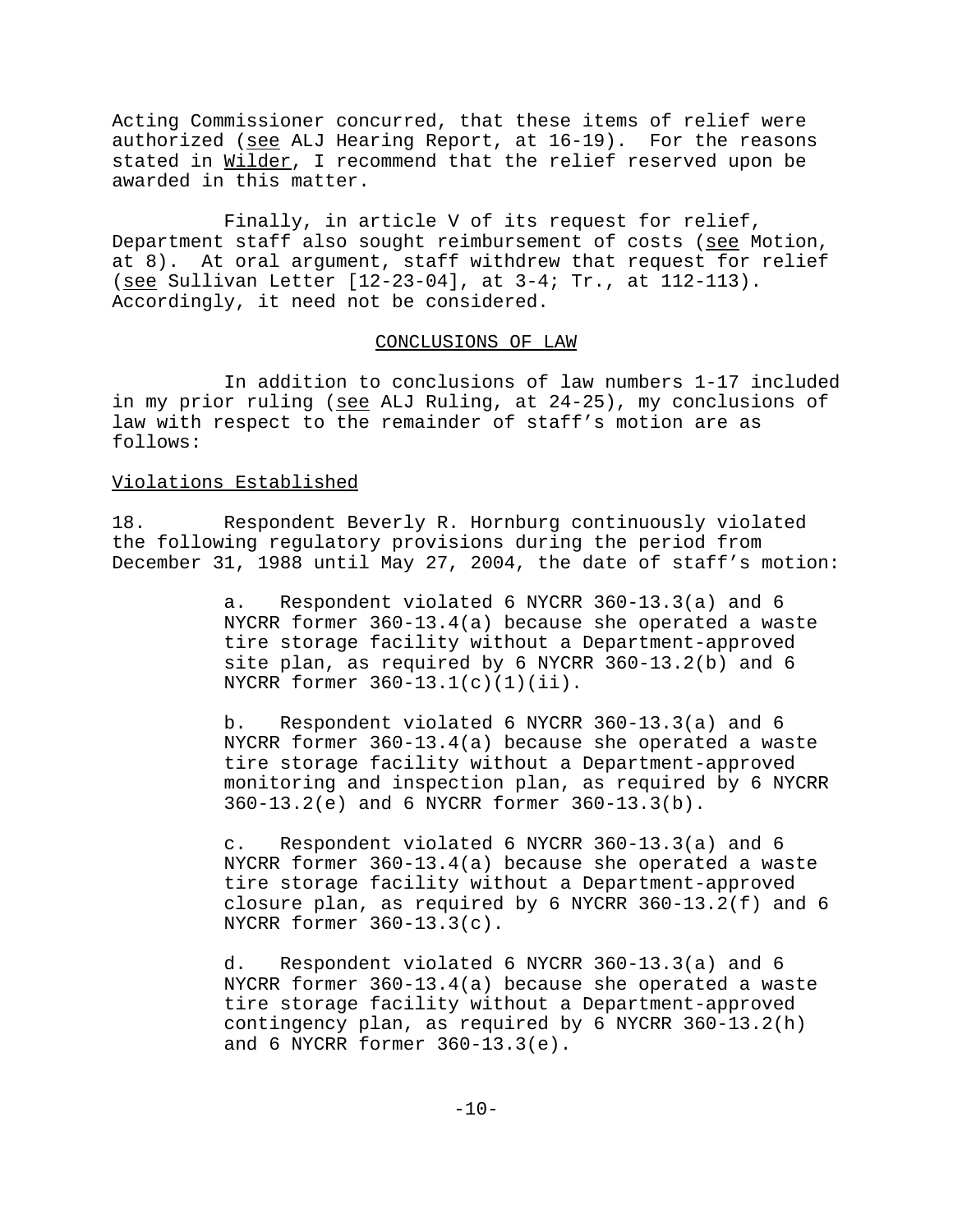e. Respondent violated 6 NYCRR 360-13.3(a) and 6 NYCRR former 360-13.4(a) because she operated a waste tire storage facility without a Department-approved storage plan, as required by 6 NYCRR 360-13.2(i) and 6 NYCRR former 360-13.3(f).

f. Respondent violated 6 NYCRR 360-13.3(a) and 6 NYCRR former 360-13.4(a) because she operated a waste tire storage facility without a Department-approved vector control plan, as required by 6 NYCRR  $360-13.2(j)$ and 6 NYCRR former 360-13.3(g).

g. Respondent violated 6 NYCRR 360-13.2(i)(5) and 6 NYCRR former  $360-13.3(f)(5)$  by storing 1,000 or more waste tires at the site in excess of the quantity allowed.

19. From at least October 9, 1993, until May 27, 2004, the date of staff's motion, respondent Beverly R. Hornburg violated National Fire Protection Association Standards for Storage of Rubber Tires, NFPA 231D, 1989 edition ("NFPA 231D") Provision C- $3.2.1(a)$  and, thus, 6 NYCRR  $360-13.2(h)(6)$ , by failing to provide fire lanes or access roads at the site.

20. Respondent Beverly R. Hornburg continuously violated the following regulatory provisions during the period from May 1995, until May 27, 2004, the date of staff's motion:

> a. Respondent violated 6 NYCRR 360-13.2(i)(3) by failing to maintain waste tire piles at 50 feet or less in width.

b. Respondent violated 6 NYCRR 360-13.2(i)(3) by failing to maintain waste tire piles at 10,000 square feet or less of surface area.

c. Respondent violated 6 NYCRR 360-13.2(i)(4) by failing to maintain waste tire piles with no less than 50 feet of separation distance between piles and buildings and other structures.

d. Respondent violated 6 NYCRR 360-13.2(i)(4) by failing to maintain 50-foot separation areas so that they are free of obstructions and vegetation at all times.

e. Respondent violated 6 NYCRR 360-13.2(i)(4) by failing to maintain 50-foot separation areas in such a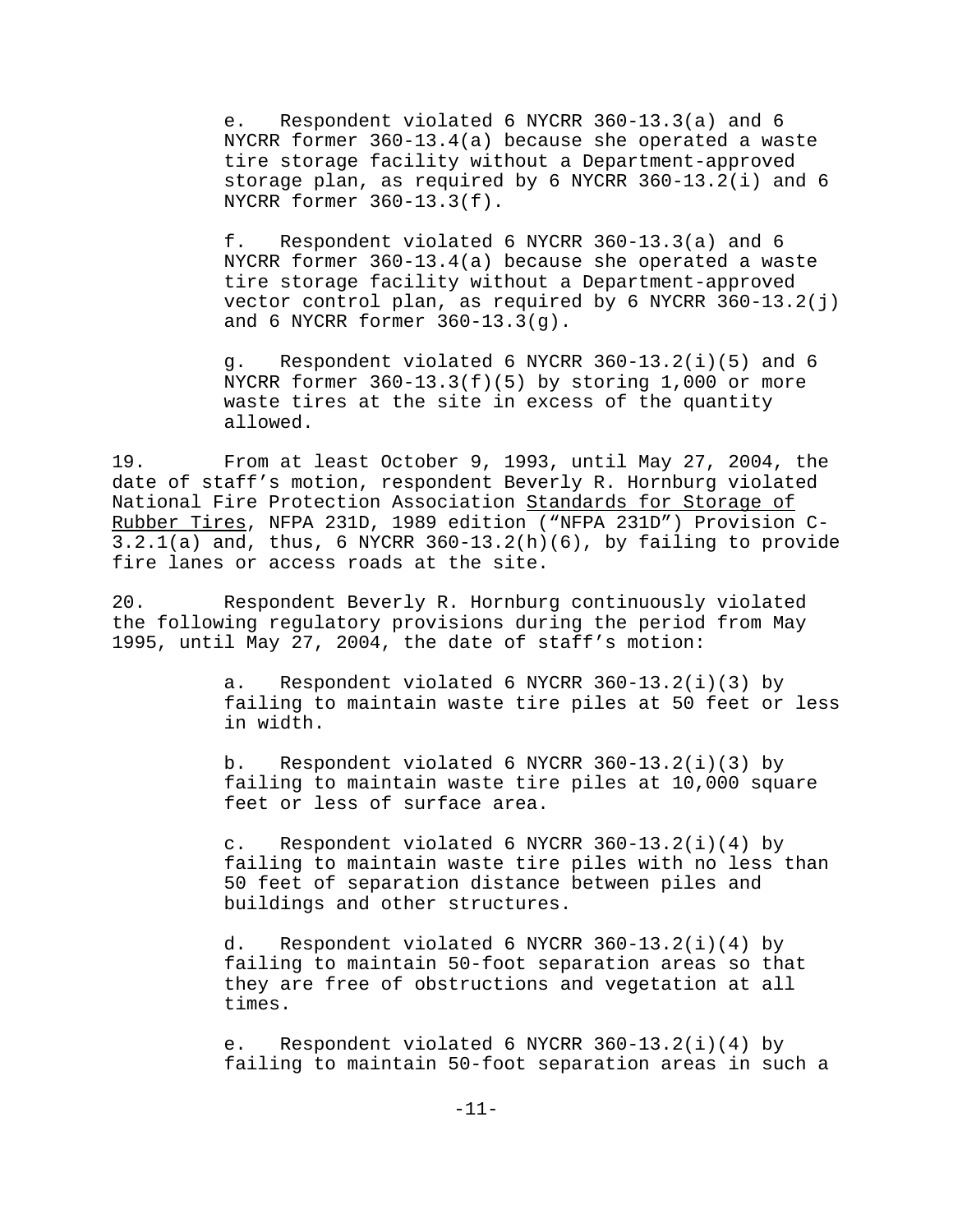manner that emergency vehicles have adequate access.

f. Respondent violated NFPA 231D Provision C-3.2.1(c) and, thus, 6 NYCRR  $360-13.2(h)(6)$ , which requires an effective fire prevention maintenance program including control of weeds, grass, and other combustible materials within the storage area, by storing waste tires at the site in piles in close proximity to natural cover and trees.

g. Respondent violated NFPA 231D Provision C-4.2.5 and, thus,  $6$  NYCRR  $360-13.2(h)(6)$ , by locating tire piles at the site within 50 feet of grass, weeds, and bushes.

21. From at least March 29, 2004 until May 27, 2004, the date of staff's motion, respondent Beverly R. Hornburg failed to obtain prior written approval from the Department before locating waste tires in excavations or below grade, in violation of 6 NYCRR 360-13.2(i)(7).

22. Department staff failed to make a prima facie showing of its entitlement to judgment as a matter of law on its claims that respondent violated the provisions cited in paragraph 20 above for the period prior to May 1995, and in paragraph 21 for the period prior to March 29, 2004.

# Penalty Assessment

23. The violations established in paragraphs 19 and 20(e) above, and Conclusion of Law No. 9 in my prior ruling (see ALJ Ruling, at 25), respectively, constitute a single continuous violation for penalty calculation purposes.

24. The violations established in paragraph 20(f) and Conclusion of Law No. 13 in my prior ruling (see ALJ Ruling, at 25), respectively, constitute a single continuous violation for penalty calculation purposes.

25. The violations established in paragraphs 20(d) and 20(g), respectively, constitute a single continuous violation for penalty calculation purposes.

26. The alternative civil penalty in the amount of \$500,000 plus \$2 for each 20 pounds of waste tires the State of New York has to manage under the Waste Tire Management and Recycling Act of 2003 is authorized and warranted under the circumstances of this case.